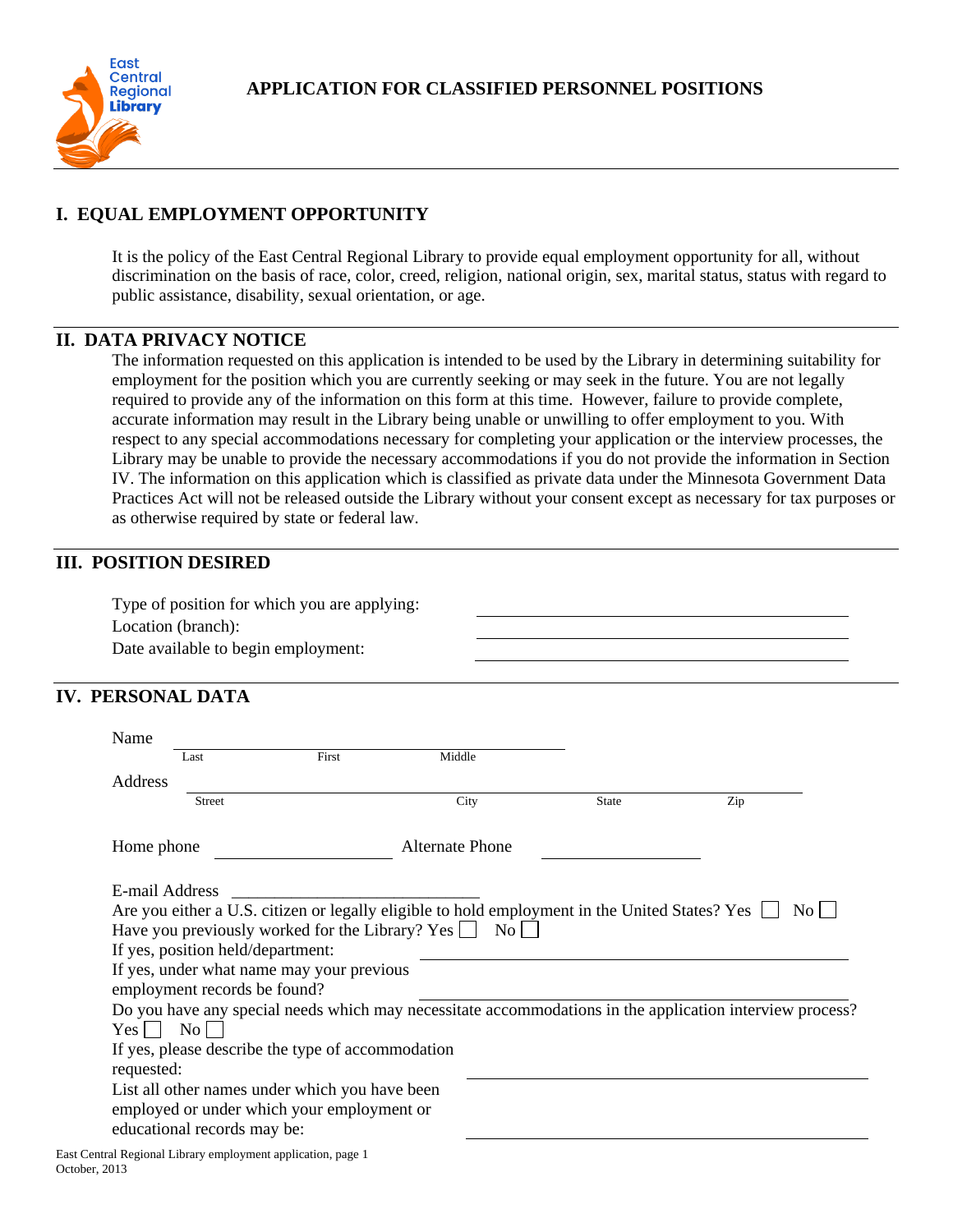# **V. WORK/VOLUNTEER EXPERIENCE**

List all work and volunteer experience, most recent to be listed first.

| 1. Employer Name:              |  |
|--------------------------------|--|
| <b>Employer Address:</b>       |  |
| Job Title:                     |  |
| <b>Job Duties:</b>             |  |
|                                |  |
|                                |  |
| Dates of Employment/Experience |  |
| Reason for Leaving             |  |

| 2. Employer Name:              |  |
|--------------------------------|--|
| <b>Employer Address:</b>       |  |
| Job Title:                     |  |
| <b>Job Duties:</b>             |  |
|                                |  |
|                                |  |
| Dates of Employment/Experience |  |
| Reason for Leaving             |  |

| 3. Employer Name:              |  |
|--------------------------------|--|
| <b>Employer Address:</b>       |  |
| Job Title:                     |  |
| <b>Job Duties:</b>             |  |
|                                |  |
|                                |  |
| Dates of Employment/Experience |  |
| Reason for Leaving             |  |

| 4. Employer Name:              |  |
|--------------------------------|--|
| <b>Employer Address:</b>       |  |
| Job Title:                     |  |
| <b>Job Duties:</b>             |  |
|                                |  |
|                                |  |
| Dates of Employment/Experience |  |
| Reason for Leaving             |  |

| 5. Employer Name:              |  |
|--------------------------------|--|
| <b>Employer Address:</b>       |  |
| Job Title:                     |  |
| <b>Job Duties:</b>             |  |
|                                |  |
|                                |  |
| Dates of Employment/Experience |  |
| Reason for Leaving             |  |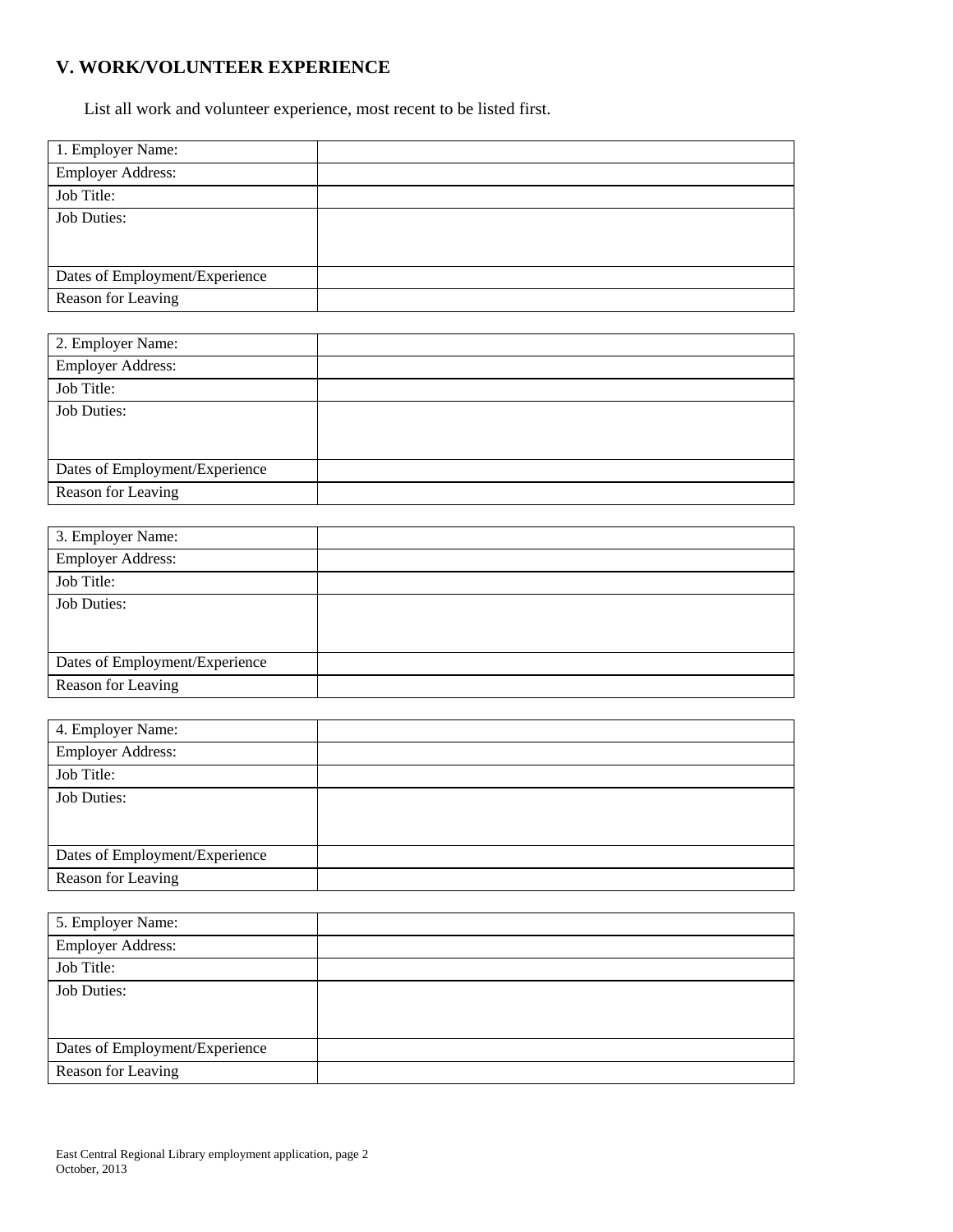| 6. Employer Name:              |  |
|--------------------------------|--|
| <b>Employer Address:</b>       |  |
| Job Title:                     |  |
| <b>Job Duties:</b>             |  |
|                                |  |
|                                |  |
| Dates of Employment/Experience |  |
| Reason for Leaving             |  |

| 7. Employer Name:              |  |
|--------------------------------|--|
| <b>Employer Address:</b>       |  |
| Job Title:                     |  |
| <b>Job Duties:</b>             |  |
|                                |  |
|                                |  |
| Dates of Employment/Experience |  |
| Reason for Leaving             |  |

Add additional sheets if necessary

# **VI. LICENSURE**

| License (include No.) | <b>Issued By</b> | Date | Expiration |
|-----------------------|------------------|------|------------|
|                       |                  |      |            |
|                       |                  |      |            |
|                       |                  |      |            |

All applicable licenses or certifications must be received in the Administrative Office prior to employment commencing. If hired, you remain responsible for ensuring that all applicable licenses remain in effect.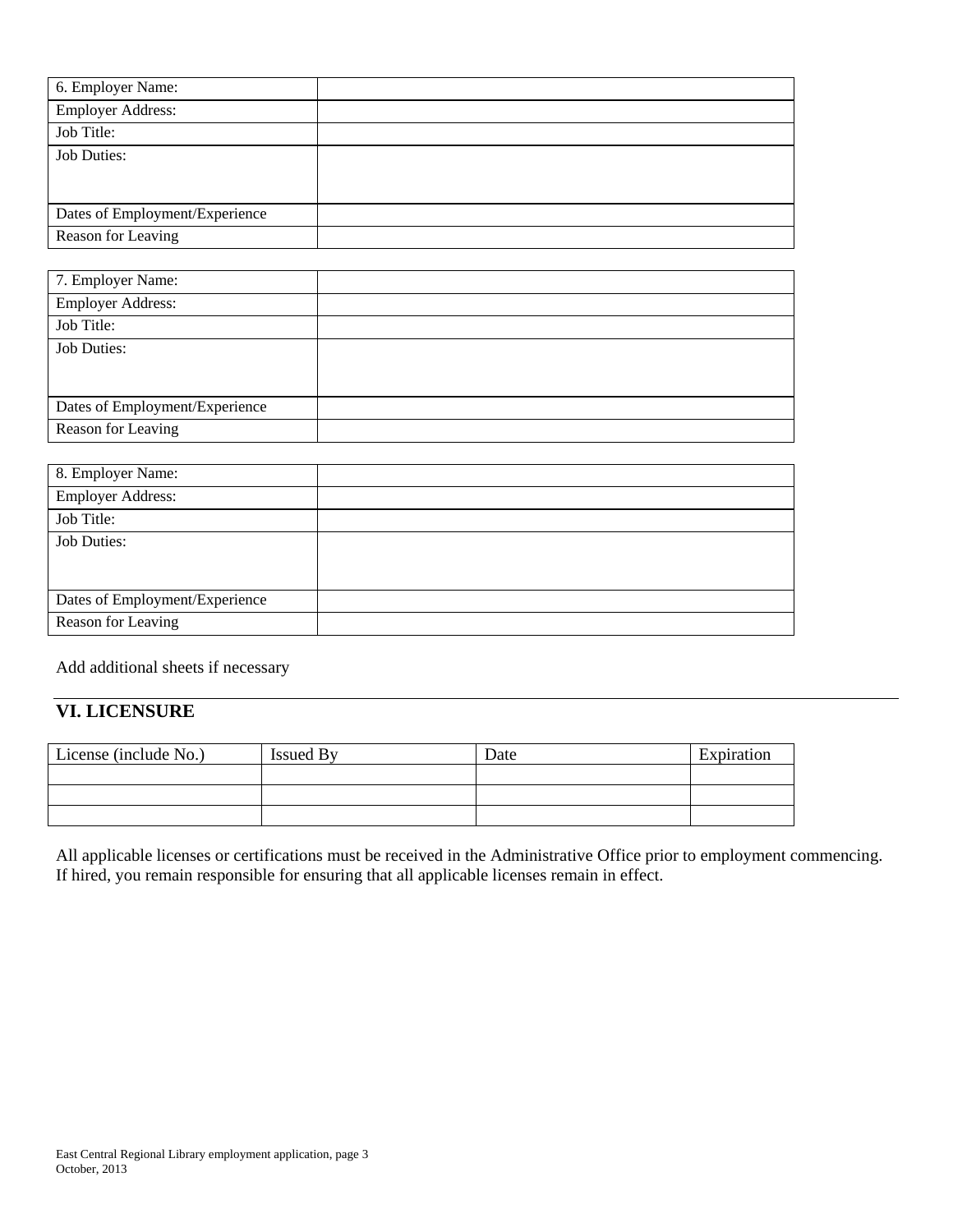#### **VII. EDUCATION**

Include high school and/or institution issuing GED and any additional education/courses taken. Do not list dates of attendance for high school. List most recent first.

| Name of School:          |  |
|--------------------------|--|
| Address of School:       |  |
| Degree/Diploma Received: |  |
| Major/Minor              |  |
| Dates of Attendance      |  |
|                          |  |
| Name of School:          |  |
| Address of School:       |  |
| Degree/Diploma Received: |  |
| Major/Minor              |  |
| Dates of Attendance      |  |
|                          |  |
| Name of School:          |  |
| Address of School:       |  |
| Degree/Diploma Received: |  |
| Major/Minor              |  |
| Dates of Attendance      |  |
|                          |  |
| Name of School:          |  |
| Address of School:       |  |
| Degree/Diploma Received: |  |
| Major/Minor              |  |
| Dates of Attendance      |  |
|                          |  |
| Name of School:          |  |
| Address of School:       |  |

Degree/Diploma Received: Major/Minor Dates of Attendance

List/describe any other training and/or experience relevant to the position for which you are applying: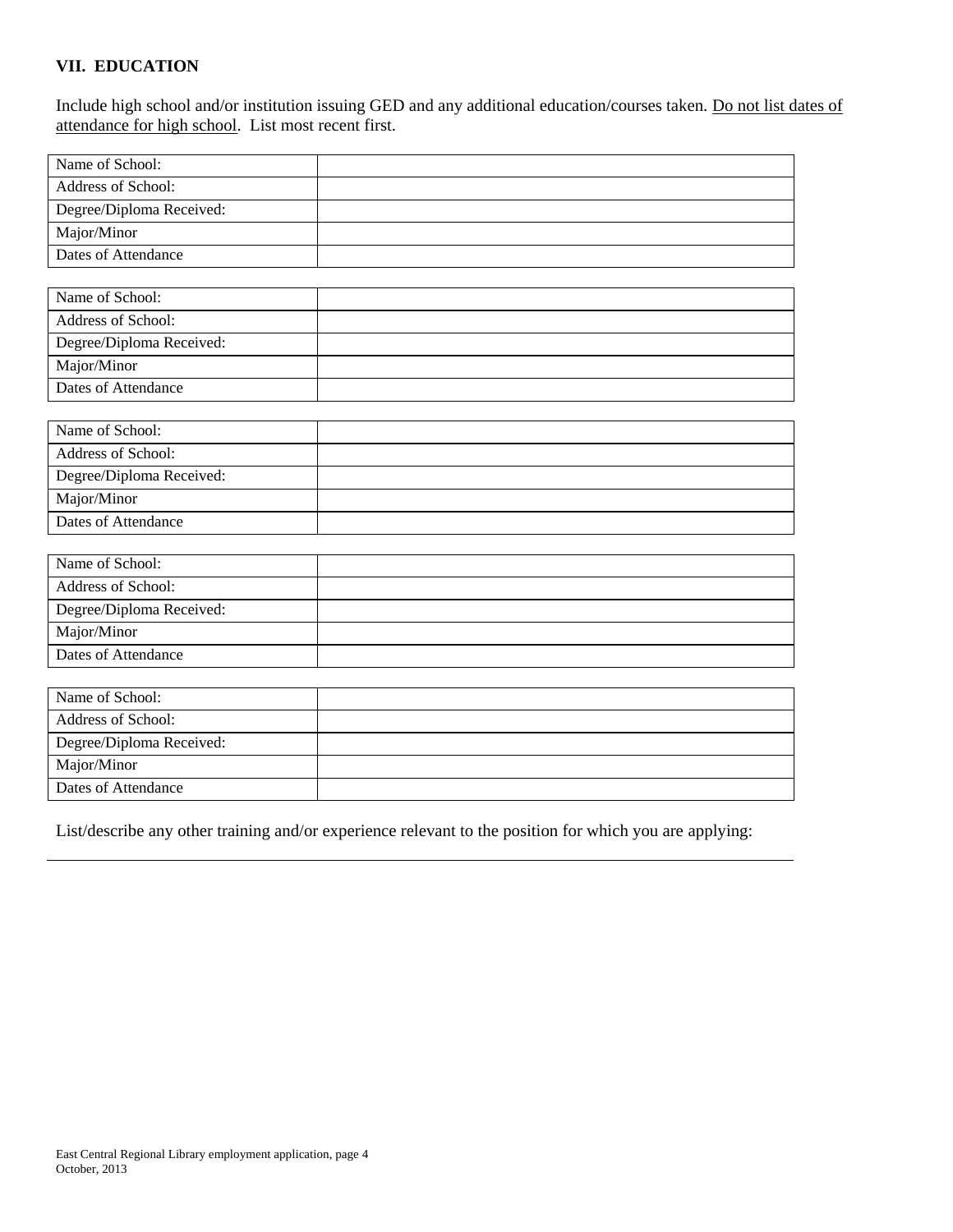#### **VIII. REFERENCES:**

These should be people in a position to discuss your qualifications for the position you seek. Include especially managers, directors, or heads of departments under whom you have worked. Indicate any who are related to you. ECRL reserves the right to contact all prior employers, educational institutions or institutions where you have volunteered in addition to references listed below.

| Name of Reference    |  |
|----------------------|--|
| Position or Title:   |  |
| Address              |  |
| <b>Phone Number:</b> |  |

| Name of Reference  |  |
|--------------------|--|
| Position or Title: |  |
| Address            |  |
| Phone Number:      |  |
|                    |  |

| Name of Reference  |  |
|--------------------|--|
| Position or Title: |  |
| Address            |  |
| Phone Number:      |  |
|                    |  |

### **IX. CRIMINAL BACKGROUND INFORMATION**

ECRL will request information regarding criminal history in the event that you become a finalist for the position which you are applying. For certain positions, criminal background information will be requested during the application stage. Further, ECRL may conduct a criminal background check on individuals upon making a contingent job offer. Please refer to the job description for this position to determine if such a check will be conducted. If the job description or other application material states that a criminal check will be conducted, no offer of employment shall become final until receipt of the results of the criminal background check from the BCA, the content of which is acceptable to ECRL, and formal approval by the appointing authority.

Applicant acknowledges willingness to provide additional information when requested if warranted:

 $Yes \Box No \Box$ 

### **X. VETERAN STATUS**

| Are you an honorably discharged veteran of the Armed Forces of the United States or are you otherwise eligible to claim |  |    |  |  |  |  |
|-------------------------------------------------------------------------------------------------------------------------|--|----|--|--|--|--|
| Veteran's Preference Points? Yes $\Box$                                                                                 |  | No |  |  |  |  |

|  | Do you wish to claim Veteran's Preference Points? Yes |  | $\overline{N_{O}}$ | Not eligible $\Box$ |
|--|-------------------------------------------------------|--|--------------------|---------------------|
|--|-------------------------------------------------------|--|--------------------|---------------------|

If you are a disabled veteran and wish to claim additional points, please check here.

Proof of applicable military status/eligibility, such as a DD214 form, will be required in order to claim preference points. Please attach the DD214 form or forward it within five (5) business days.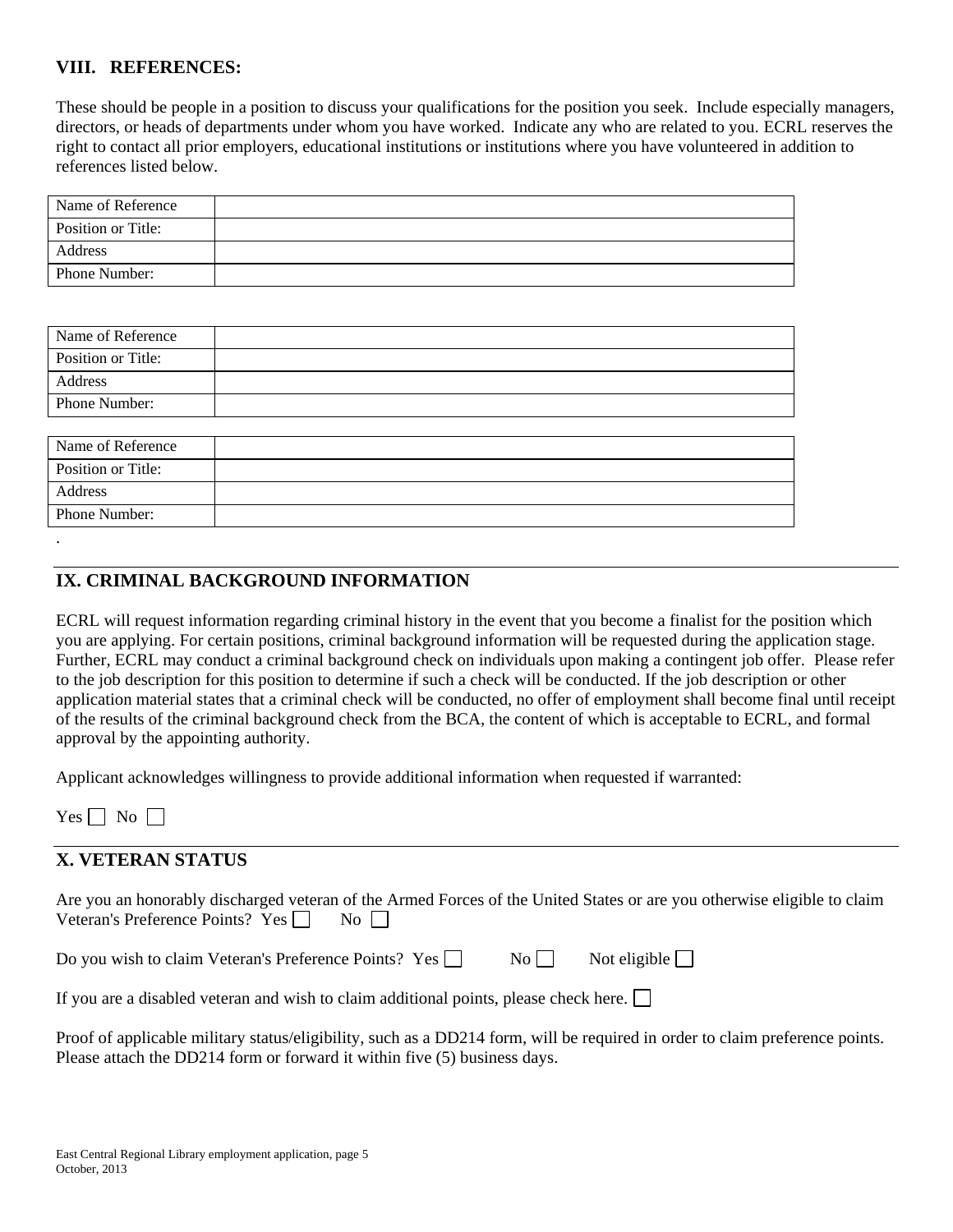### **XI. PRIOR EMPLOYMENT**

Have you ever been discharged or forced to resign from prior employment? Yes  $\Box$  No  $\Box$ 

If so, identify the employer and describe the circumstances:

### **XII. UNEXCUSED ABSENCES FROM WORK**

How many days were you inexcusably absent from work during the preceding three (3) years other than absences due to illness or injury of you or your immediate family?

### **XIII. PERSONAL STATEMENT**

Please explain why you're interested in working for East Central Regional Library and how your work and/or school experience would be helpful to you and to the library if you are hired by ECRL: